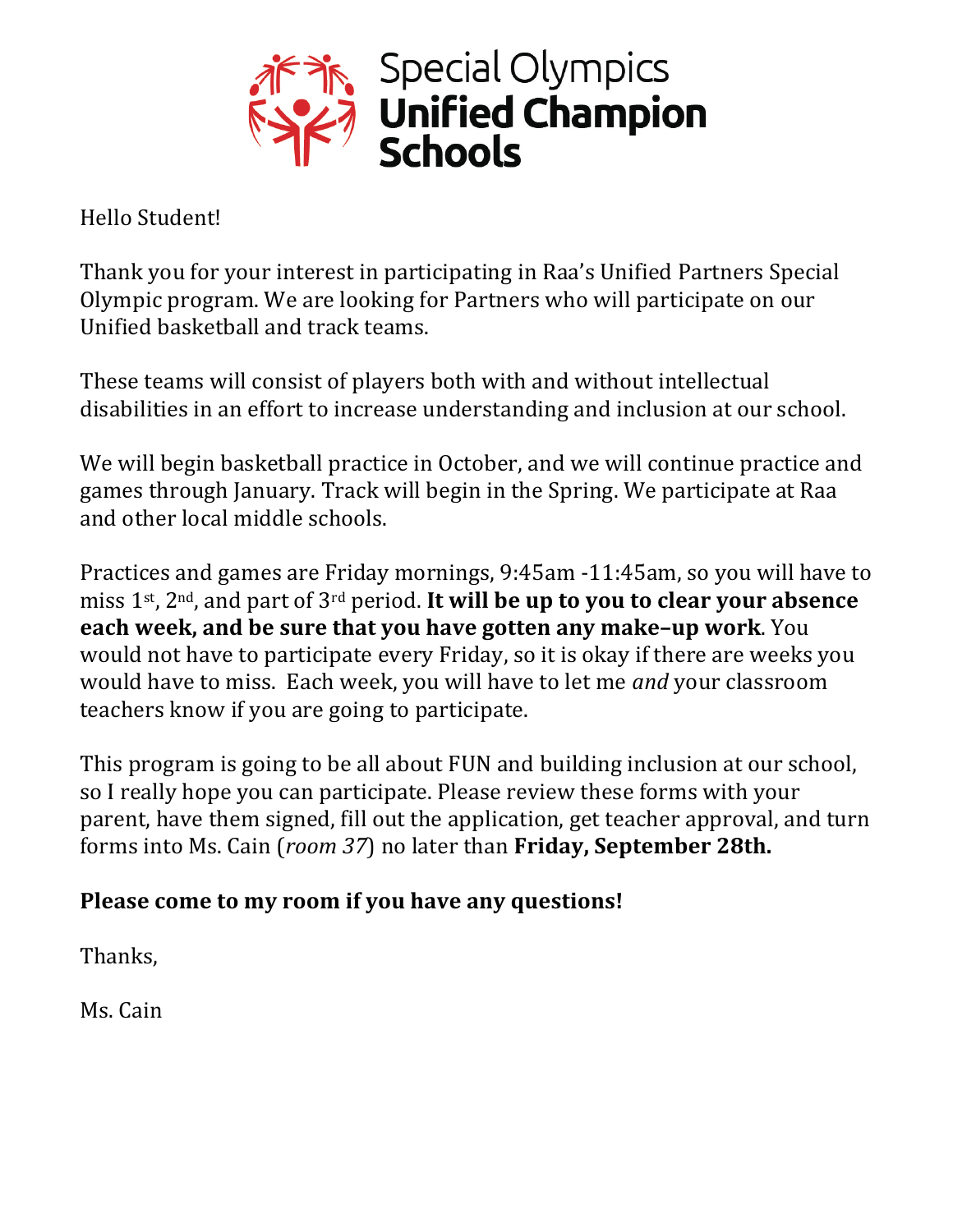

| 1. Why do you want to participate in Special Olympics?                                                           |  |
|------------------------------------------------------------------------------------------------------------------|--|
| and the control of the control of the control of the control of the control of the control of the control of the |  |
|                                                                                                                  |  |
|                                                                                                                  |  |
| 2. What would make you a good Partner?                                                                           |  |
|                                                                                                                  |  |
|                                                                                                                  |  |
|                                                                                                                  |  |
| 3. How would you work to make sure every member of our school<br>community feels included and valued?            |  |
|                                                                                                                  |  |